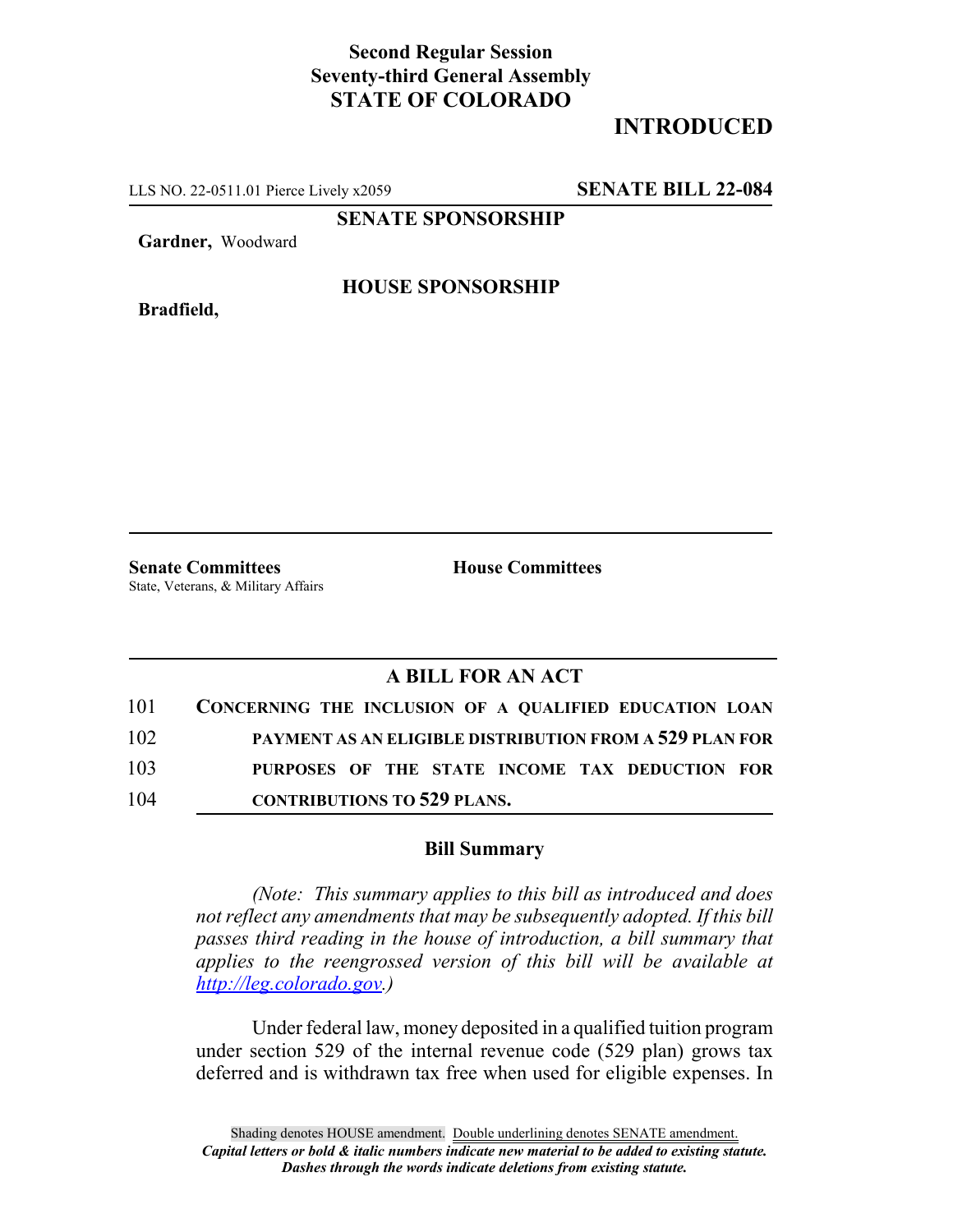addition to the federal tax benefit, the state provides an incentive for the deposit of money into a 529 plan by offering a state income tax deduction for contributions to a plan.

In 2019, the federal government included paying principal or interest on any qualified education loan, up to a \$10,000 lifetime limit per plan beneficiary or sibling of a plan beneficiary, as an eligible expense.

Current law requires the state income tax deduction to be recaptured from the taxpayer if a distribution is not used for listed purposes. The bill specifies that using a 529 plan for paying principal or interest on any qualified education loan, not to exceed \$10,000, is also an eligible distribution for purposes of the state income tax deduction for contributions to such 529 plans.

 *Be it enacted by the General Assembly of the State of Colorado:* **SECTION 1.** In Colorado Revised Statutes, 39-22-104, **amend** 3 (4)(i)(IV); and **add** (4)(i)(III)(E) as follows: **39-22-104. Income tax imposed on individuals, estates, and trusts - single rate - report - legislative declaration - definitions - repeal.** (4) There shall be subtracted from federal taxable income: 7 (i) (III) No subtraction is allowed pursuant to this subsection  $(4)(i)$  to the extent that such payments or contributions are excluded from the taxpayer's federal taxable income for the taxable year. Any subtraction 10 taken under this subsection  $(4)(i)$  is added to the account holder's taxable income in the taxable year or years in which any distribution, refund, or any other withdrawal is made pursuant to an advance payment contract, from a savings trust account, or otherwise in connection with a qualified state tuition program for any reason other than: (E) FOR INCOME TAX YEARS COMMENCING ON OR AFTER JANUARY 1, 2023, TO PAY FOR PRINCIPAL OR INTEREST ON ANY QUALIFIED EDUCATION LOAN, NOT TO EXCEED TEN THOUSAND DOLLARS, AS ALLOWED 18 UNDER SECTION 529 (c)(9) OF THE INTERNAL REVENUE CODE. 19 (IV) As used in this paragraph (i), "designated beneficiary",